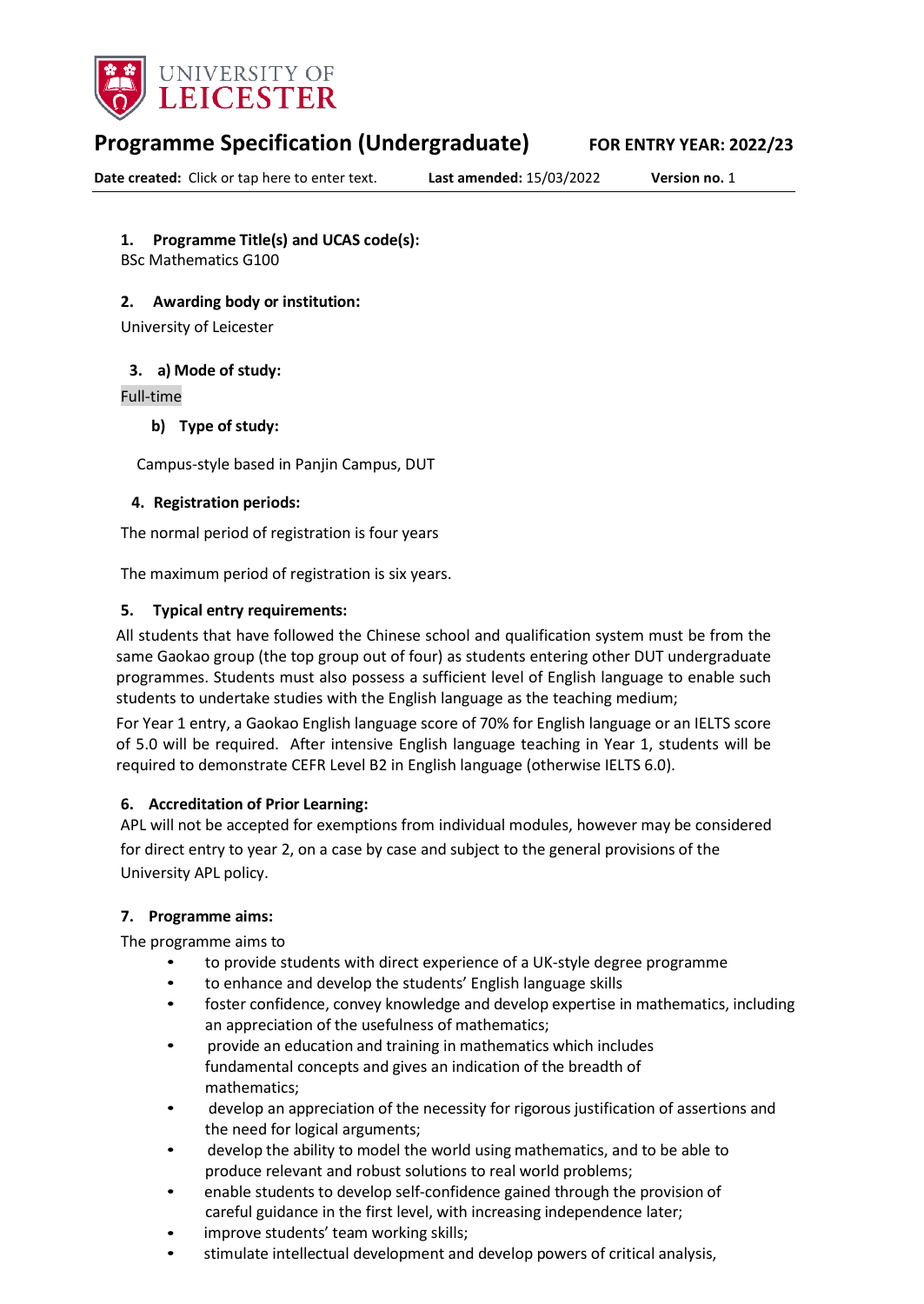problem solving,

- develop written communication skills and presentational skills;
- develop the ability to communicate solutions to problems and mathematical concepts in general using language appropriate to the target audience;
- develop competence in IT, in particular the use of mathematical software and programming;
- enhance practical computing skills by learning software in common use;
- raise students' expertise and understanding to a point where they could embark upon postgraduate mathematical study;
- develop the ability to complete an independent project;

# **8. Reference points used to inform the programme specification:**

• QAA Framework for Higher Education Qualifications in England, Wales and Northern Ireland

- QAA Benchmarking Statement Mathematics, [Statistics and Operational Research](http://www.qaa.ac.uk/en/Publications/Documents/Subject-benchmark-statement-Mathematics-statistics-and-operational-research.pdf) (MMath)
- QAA Annex to subject benchmark statement: Mathematics, statistics [and operational](http://www.qaa.ac.uk/en/Publications/Documents/Annex-to-Subject-benchmark-statement-Mathematics-statistics-and-operational-research.pdf) [research](http://www.qaa.ac.uk/en/Publications/Documents/Annex-to-Subject-benchmark-statement-Mathematics-statistics-and-operational-research.pdf) (2009)
- PDR report (April 2011)
- University [Learning Strategy](http://www2.le.ac.uk/offices/sas2/quality/learnteach)
- University Employability Strategy
- NSS Survey (2015)
- First Destination Survey
- External Examiners' Reports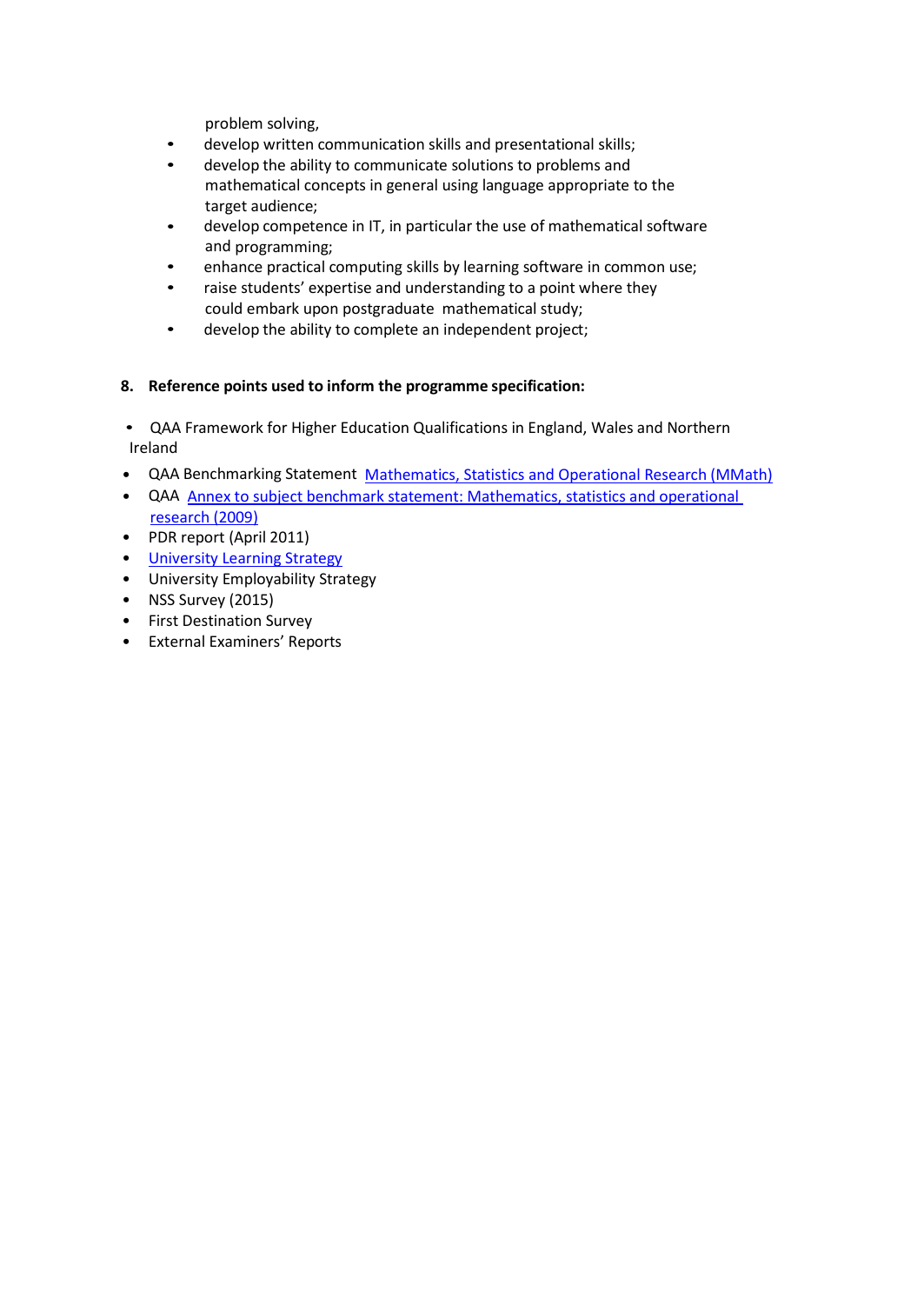# **9. Programme Outcomes:**

| <b>Intended Learning</b>                                                                                   | <b>Teaching and Learning</b>                                          | <b>How Demonstrated?</b>                                        |  |
|------------------------------------------------------------------------------------------------------------|-----------------------------------------------------------------------|-----------------------------------------------------------------|--|
| <b>Methods</b><br><b>Outcomes</b>                                                                          |                                                                       |                                                                 |  |
| with Foundation                                                                                            |                                                                       |                                                                 |  |
|                                                                                                            | (i) Mastery of an appropriate body of knowledge                       |                                                                 |  |
| Knowledge of basic theory,                                                                                 | Lectures, specified reading, problem                                  | Written examinations, assessed                                  |  |
| basic techniques of analysis,<br>algebra, applied mathematics,                                             | classes, surgeries, poster<br>presentations. In addition, elements of | written and computational problems.<br>Assessed oral and poster |  |
| and statistics.                                                                                            | e-Learning are incorporated.                                          | presentations.                                                  |  |
|                                                                                                            |                                                                       |                                                                 |  |
| Ability to recognise sound                                                                                 |                                                                       |                                                                 |  |
| argumentation and valid proofs.                                                                            |                                                                       | Assessed written projects and                                   |  |
|                                                                                                            |                                                                       | problem sheets and seminar<br>discussions.                      |  |
| Knowledge of basic techniques,<br>and model problems.                                                      |                                                                       |                                                                 |  |
|                                                                                                            |                                                                       |                                                                 |  |
| Knowledge of a computing                                                                                   | <b>Computer practical classes.</b>                                    | Assessed practical classes.                                     |  |
| languages and software.                                                                                    |                                                                       |                                                                 |  |
|                                                                                                            | (ii) Understanding and application of key concepts and techniques     |                                                                 |  |
| <b>Novel applications of basic</b>                                                                         | Lectures, tutorials, problem classes,                                 | Written examination, assessed                                   |  |
| knowledge. Exposition of logical<br>structure. Ability to generalise                                       | marked assignments.                                                   | problems, project report.                                       |  |
| and specialise.                                                                                            |                                                                       |                                                                 |  |
|                                                                                                            |                                                                       |                                                                 |  |
| Proof techniques. Ability to                                                                               |                                                                       |                                                                 |  |
| apply an algorithm for the                                                                                 | Lectures, tutorials, problem classes,                                 | Written examinations, assessed                                  |  |
| solution of a standard problem.                                                                            | marked assignments.                                                   | problems.                                                       |  |
| Ability to apply theorems to                                                                               |                                                                       |                                                                 |  |
| solve particular problems.                                                                                 | <b>Computer practical classes.</b>                                    | Assessed practical classes.                                     |  |
| Mathematical modelling.                                                                                    |                                                                       |                                                                 |  |
| <b>Application of computer</b>                                                                             |                                                                       |                                                                 |  |
| algorithms for solving finance                                                                             |                                                                       |                                                                 |  |
| problems.                                                                                                  | (iii) Critical analysis of key issues                                 |                                                                 |  |
| Analysis of problem and                                                                                    | Lectures, problem classes, feedback                                   | Written examinations, assessed                                  |  |
| selection of appropriate proof or                                                                          | on assessed problems, project                                         | problems, Project report.                                       |  |
| solution strategy. Critical                                                                                | supervision.                                                          |                                                                 |  |
| appraisal of solutions. Analyse                                                                            |                                                                       |                                                                 |  |
| and solve more `messily defined'                                                                           |                                                                       |                                                                 |  |
| finance management problems.<br>Analysis of IT problems.                                                   |                                                                       |                                                                 |  |
| (iv) Clear and concise presentation of material                                                            |                                                                       |                                                                 |  |
| <b>Presentation of results (both</b><br>Tutorials, Group workshops,<br><b>Group presentations. Project</b> |                                                                       |                                                                 |  |
| informal and to a variety of                                                                               | Presentation workshops, project                                       | presentations.                                                  |  |
| audiences), participation in                                                                               | supervision. Feedback on assessed                                     |                                                                 |  |
| scientific discussion.                                                                                     | written pieces.                                                       |                                                                 |  |
|                                                                                                            |                                                                       | Assessed essays. Project                                        |  |
| Ability to write coherent reports.<br>Software presentation.                                               | Guidance from project supervisor.                                     | presentation.                                                   |  |
|                                                                                                            |                                                                       |                                                                 |  |
|                                                                                                            | (v) Critical appraisal of evidence with appropriate insight           |                                                                 |  |
| Project design.                                                                                            | <b>Project supervision</b>                                            | Project reports.                                                |  |
|                                                                                                            |                                                                       |                                                                 |  |
| <b>Intended Learning</b>                                                                                   | <b>Teaching and Learning</b>                                          | <b>How Demonstrated?</b>                                        |  |
| <b>Outcomes</b>                                                                                            | <b>Methods</b>                                                        |                                                                 |  |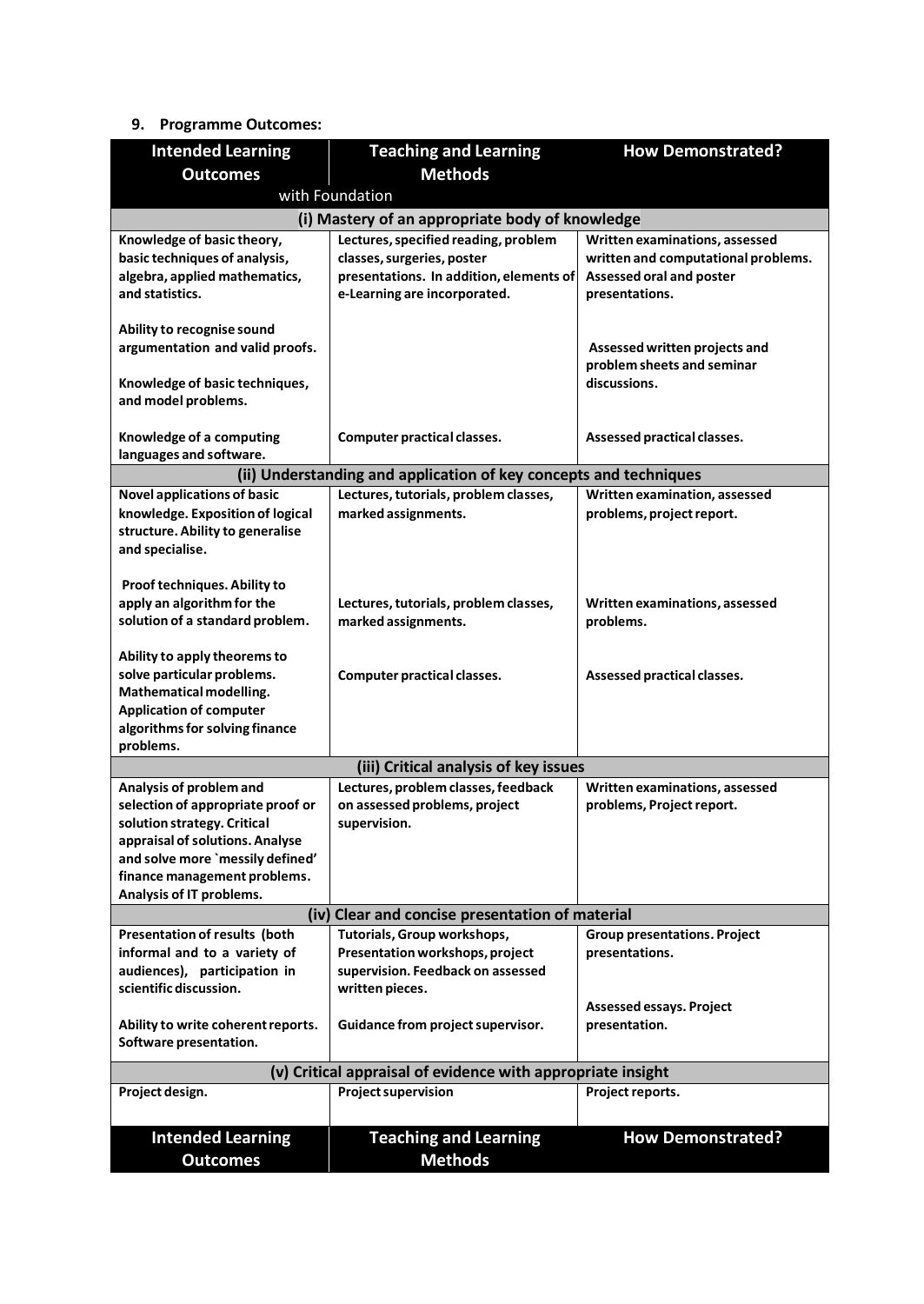| (vi) Other discipline specific competencies                        |                                                                                          |                                                                                              |
|--------------------------------------------------------------------|------------------------------------------------------------------------------------------|----------------------------------------------------------------------------------------------|
| Knowledge of mathematical<br>software such as MATLAB and<br>MAPLE. | Lab classes, and purpose designed<br>handbooks.<br>Group projects. Project and lectures, | Log books of practical sessions.<br>Reflective blogs. Use of Maple in basic<br>skills tests. |
| Mathematical modelling skills.<br>Language of finance.             | eLearning.                                                                               | Project reports. Written examinations<br>and presentations.                                  |
|                                                                    | (b) Transferable skills                                                                  |                                                                                              |
|                                                                    | (i) Oral communication                                                                   |                                                                                              |
| <b>Response to questioning</b>                                     | Tutorials, workshops.                                                                    | <b>Presentation assessment.</b>                                                              |
| <b>Scientific communication</b>                                    | Tutorials, workshops.                                                                    |                                                                                              |
| Project and poster presentation                                    | Project supervision, presentation<br>workshops.                                          |                                                                                              |
|                                                                    | (ii) Written communication                                                               |                                                                                              |
| Report writing.                                                    | Project supervisions.                                                                    | Assessed reports.                                                                            |
| <b>Mathematical communication</b>                                  | Tutorials.                                                                               | Assessed questions.                                                                          |
|                                                                    | (iii) Information technology                                                             |                                                                                              |
| Use of Windows. Use of<br>specialist packages. Office<br>software. | Induction, Laboratories.                                                                 | Marked project work. Project reports.                                                        |
|                                                                    | (iv) Numeracy                                                                            |                                                                                              |
| Use of analytical and graphical<br>methods.                        | Throughout                                                                               | Written examinations, project<br>reports.                                                    |
|                                                                    | (v) Team working                                                                         |                                                                                              |
| Scientific discussion.                                             | Group problem solving. Group                                                             | Group assessment (including peer                                                             |
| Organization, time management                                      | projects.                                                                                | assessment).                                                                                 |
|                                                                    | (vi) Problem solving                                                                     |                                                                                              |
| Analysis, breakdown, synthesis,<br>critical examination.           | Lectures, problem workshops, group                                                       | Marked problems, group work                                                                  |
| Mathematical modelling skills.                                     | work, projects.                                                                          | assessment, project assessment.                                                              |
|                                                                    | (vii) Information handling                                                               |                                                                                              |
| <b>Conduct background research</b>                                 | <b>Project supervision.</b>                                                              | Individual and group project reports.                                                        |
| and literature surveys.                                            |                                                                                          |                                                                                              |
| <b>Summarise content from</b>                                      |                                                                                          |                                                                                              |
| information sources.                                               |                                                                                          |                                                                                              |
| Ability to learn from e-learning<br>resources.                     | <b>Blackboard stored e-learning</b><br>resources.                                        | Some assessed material only provided<br>through e-learning resources.                        |
| (viii) Skills for lifelong learning                                |                                                                                          |                                                                                              |
| Study skills.                                                      | Resource based learning. Study skills<br>booklet.                                        | Examinations, assessed problems,<br>project assessments.                                     |
| Independence and time<br>management.                               | <b>Structured support decreasing</b><br>through years.                                   | <b>Meeting deadlines.</b>                                                                    |
| <b>Careers and business</b><br>awareness.                          | Guest speakers.                                                                          |                                                                                              |
| Information retrieval.                                             | Induction library session. Study skills<br>handbook. Project supervision.                |                                                                                              |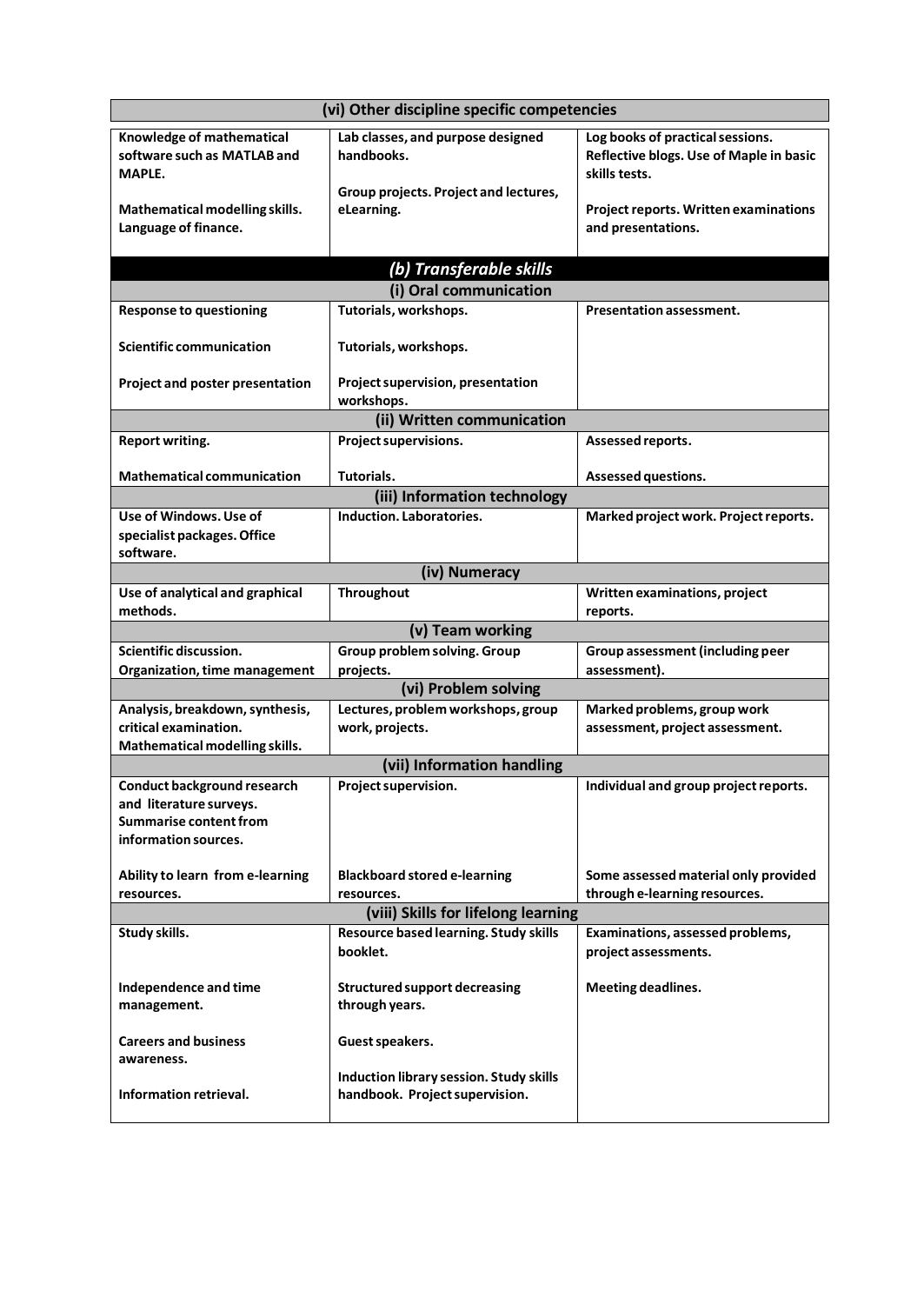# **10. Progression points:**

There are two progression points in each academic year: end of Semester 1 and end of Semester 2 of the DUT-DLI teaching calendar. A progression decision is made by the DLI Board of Examiners on the basis of the Semester 1 exam/resit results in March and Semester 2 exam/resit results in July each year. Where it is known following Semester 1 that a student has not met the requirements to progress to the next year, they may be required to suspend their studies at that stage. Students who fail any modules in year 1 will be eligible for one re-sit of the assessment. The timing of this re-sit will depend on the semester in which the module is taught.

If a student passes all 120 UoL credits in year 1 they will proceed to year 2.

In order progress between year 1 and year 2 of the programmes offered through the DLI students will be required to pass all language modules. Students who fail to pass all of the English language after one re-sit attempt will be permitted to undertake a repeat of the first year of the programme in the subsequent academic year. If they pass the English language at this stage and meet other progression requirements as set out below, they will be permitted to proceed.

If a student passes all of the English language modules and 30 UoL credits of the theory modules in year 1 they will be permitted to proceed to the next year and re-sit the assessment associated with the failed module.

If a student passes all of the English language modules and 15 UoL credits of the theory modules in year 1 they will be permitted to undertake a repeat of the first year of the programme in the subsequent academic year.

If a student fails more than 45 UoL credits of theory modules in the first year, following re-sit, they will not be permitted to proceed on the programme.

A student who fails to meet the above requirements, following any permissible re-sit opportunities and repeat year, will not be permitted to proceed on the dual DUT/UoL programme. Students in this position will not be eligible for transfer to another UoL programme. Any transfer onto alternative programmes offered by DUT will be at the discretion of that institution.

Transfer between different degrees: Students not satisfying the UoL progression requirements may be allowed to transfer onto DUT programmes.

Students satisfying the UoL progression requirements may be allowed to transfer to the University of Leicester campus-based BSc degree programme, subject to capacity and physical resource limitations on the UoL campus.

#### **11. Scheme of Assessment**

The programme follows the standard scheme of award and classification set out i[n Senate](http://www2.le.ac.uk/offices/sas2/regulations/general-regulations-for-taught-programmes) [Regulation](http://www2.le.ac.uk/offices/sas2/regulations/general-regulations-for-taught-programmes) 5.

#### **12. Special features:**

Programme delivered entirely in English, Western-style facilities provided on Panjin campus, Small group tutorials via video conferencing, group problem solving, research based projects, problem based learning, Reflect lecture capture.

#### **13. Indications of programme quality**

Positive comments from external examiner.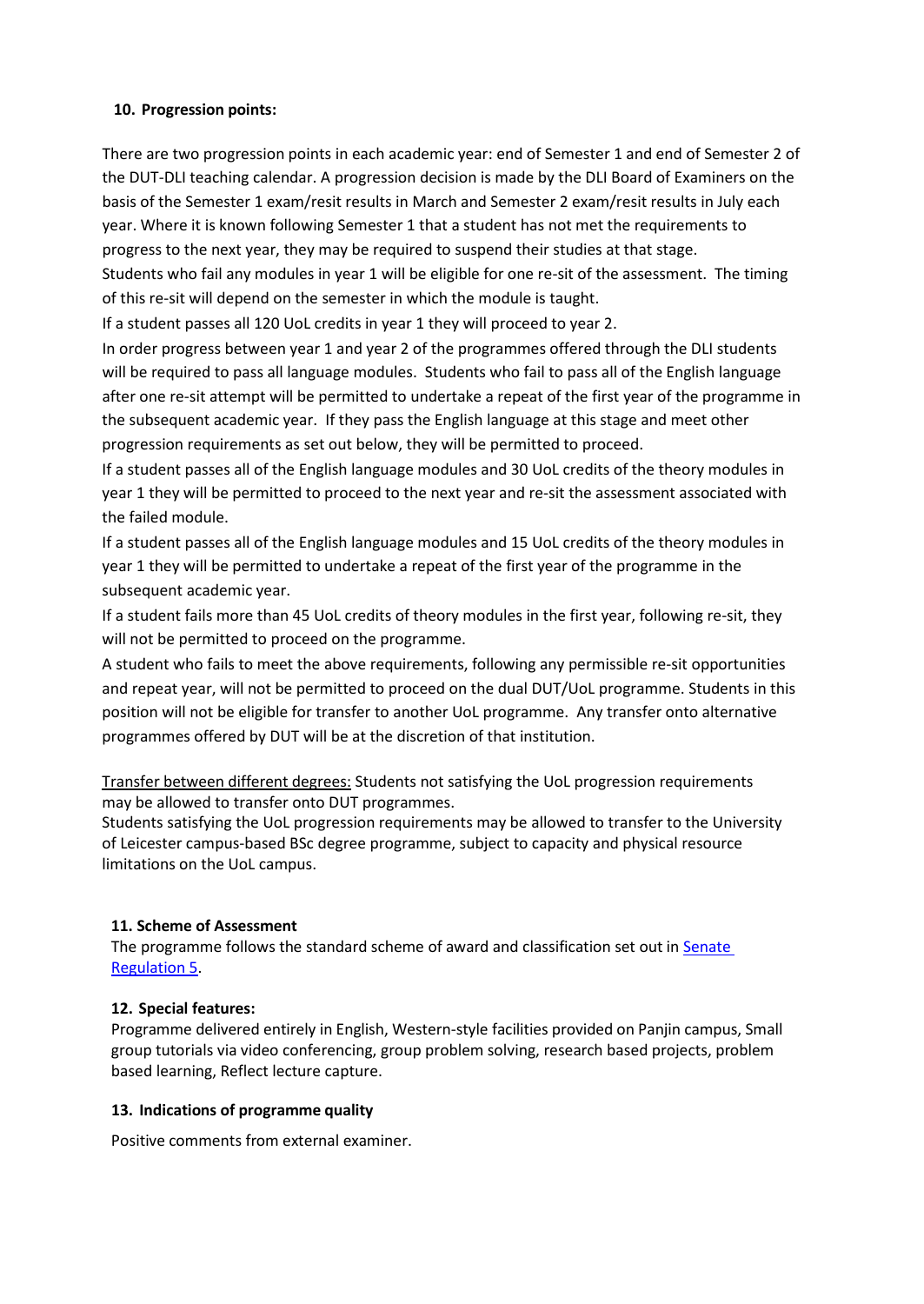#### **14. External Examiners**

The details of the External Examiner(s) for this programme and the most recent External Examiners' reports can be found [here.](https://exampapers.le.ac.uk/xmlui/handle/123456789/169)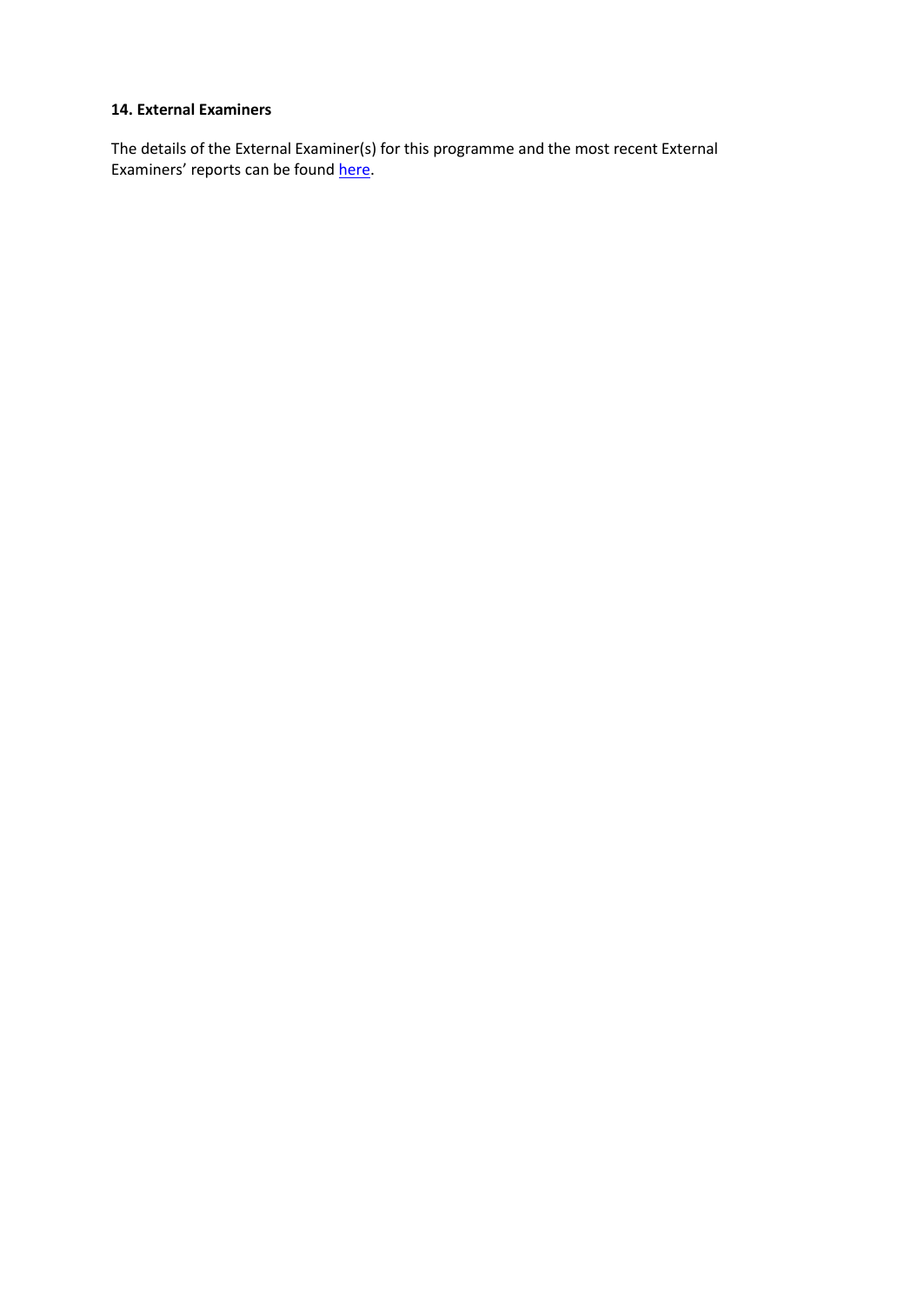# **Appendix 1: Programme structure** (programme regulations)

| Academic year<br>affected | <b>Module Code(s)</b> | Update                                                                 |
|---------------------------|-----------------------|------------------------------------------------------------------------|
| 2022/23                   | MA0008                | Minor change to module title.                                          |
| 2023/24                   | MA1254                | MA1254 replaced with CO1109 Business and<br><b>Financial Computing</b> |
|                           |                       |                                                                        |
|                           |                       |                                                                        |

#### **Updates to the programme**

# **FIRST YEAR: 2022-23**

| <b>SEMESTER ONE</b>                          | <b>SEMESTER TWO</b>                           |
|----------------------------------------------|-----------------------------------------------|
| EL0002 English For General Academic Purposes | EL0005 English for Specific Academic Purposes |
| 1(15cr)                                      | (15cr)                                        |
| EL0003 English for General Academic Purposes |                                               |
| 2(15cr)                                      |                                               |
|                                              |                                               |
| EL0004 English for General Academic Purposes |                                               |
| 3                                            |                                               |
|                                              |                                               |
| MA0006 Introduction to Mathematical Science  | MA0008 Introduction to Computer               |
| (15cr)                                       | Programming (30cr)                            |
| Moral Cultivation and Basic Law (Ocr)        | MA0007 Analytic Geometry (15cr)               |
| Military Theory and Training (Ocr)           | Chinese Modern and Contemporary History       |
|                                              | (Ocr)                                         |
| Physical Education 1 (Ocr)                   | Military theory & Training (0 cr)             |
|                                              | Principle of Marxism (Ocr)                    |
| <b>Total Credits = 60</b>                    | Total credits = 60                            |

| <b>SEMESTER THREE</b>           |  |
|---------------------------------|--|
|                                 |  |
| <b>Total Year Credits - 120</b> |  |
|                                 |  |

# **SECOND YEAR: 2023-24**

| <b>SEMESTER ONE</b>                        | <b>SEMESTER TWO</b>                              |  |
|--------------------------------------------|--------------------------------------------------|--|
| MA1014 Calculus & Analysis (30cr)          |                                                  |  |
|                                            |                                                  |  |
| MA1114 Linear Algebra (30cr)               |                                                  |  |
| MA1061 Probability (15cr)                  | MA1202 Introductory Statistics (15cr)            |  |
| CO1107 Algorithm, Data Structures and      | CO1109 Business and Financial Computing          |  |
| Advanced Programming (15cr)                | (15cr)                                           |  |
| Marxism (0 cr)                             | Mao Zedong Thoughts and The System of            |  |
|                                            | Theory of Socialism with Chinese Characteristics |  |
|                                            | (0cr)                                            |  |
| Extension of Calculus and Analysis 1 (Ocr) | Extension of Calculus and Analysis 2 (Ocr)       |  |